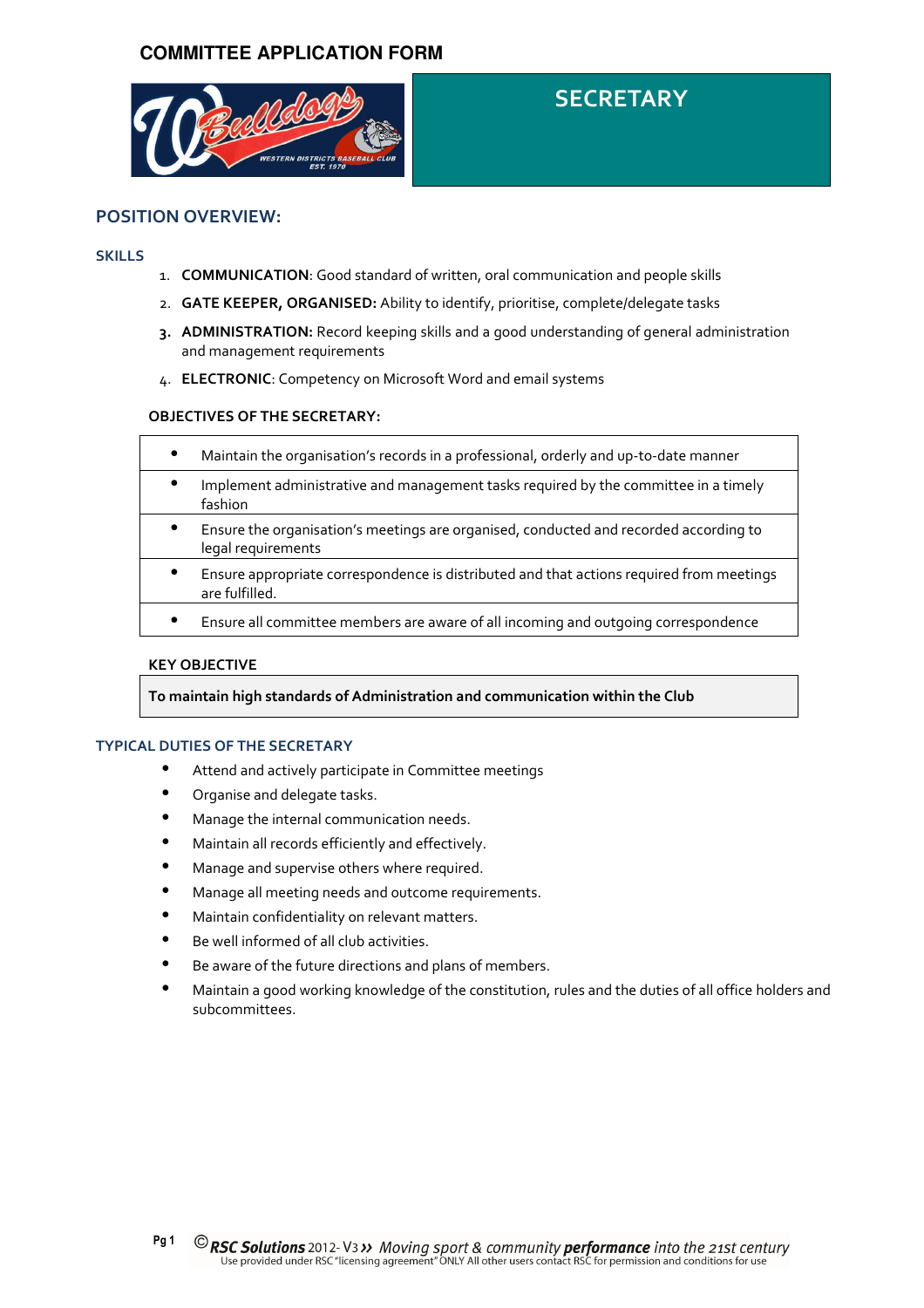## INCORPORATION & TYPICAL CONSTITUTIONAL REQUIREMENTS

- Ensure that the responsibilities of the Secretary under the Associations Incorporation Act are discharged:
	- notify any change of the registered office of the Association within 1 month (section 17);
	- comply with any request from the Department for a complete copy of the Association's rules (section 52);
	- make the rules available to members if asked and if reasonable costs are met (section 53);
	- ensure that the rules are in printed legible form (section 54);
	- provide a certified copy of the audited financial statements to the Department within one month of the adoption of the statements by the Annual General Meeting (section 59);
	- notify the Department of any change of president, Secretary or Treasurer within 1 month (section 68);
	- notify the Department of any change in the address of the Secretary within 1 month (section 68);
	- provide the "return" required by the Department with the audited financial statements (regulation 11); and
	- Be one of the signatories for negotiable instruments (for example, cheques) (regulation 12, schedule 5).
- Serve as the public officer for the purposes of tax legislation.
- Ensure agenda papers and minutes of Association General Meetings are distributed on a timely basis.
- Ensure agenda papers and minutes of Management Committee meetings are distributed on a timely basis.
- Ensure key correspondence is processed.
- Ensure membership applications and renewals are administered appropriately and on a timely basis.
- Ensure key records of the Association are kept securely.

#### Other duties shared by all Committee members such as:

- Preparing for committee meetings and appropriately participating in meetings.
- Undertaking any assignments given by the Management Committee to them on an individual or group basis.
- Maintaining current knowledge about the work of the Association.
- Maintaining current knowledge about the environment in which the Association works and key issues.
- Attending Association functions.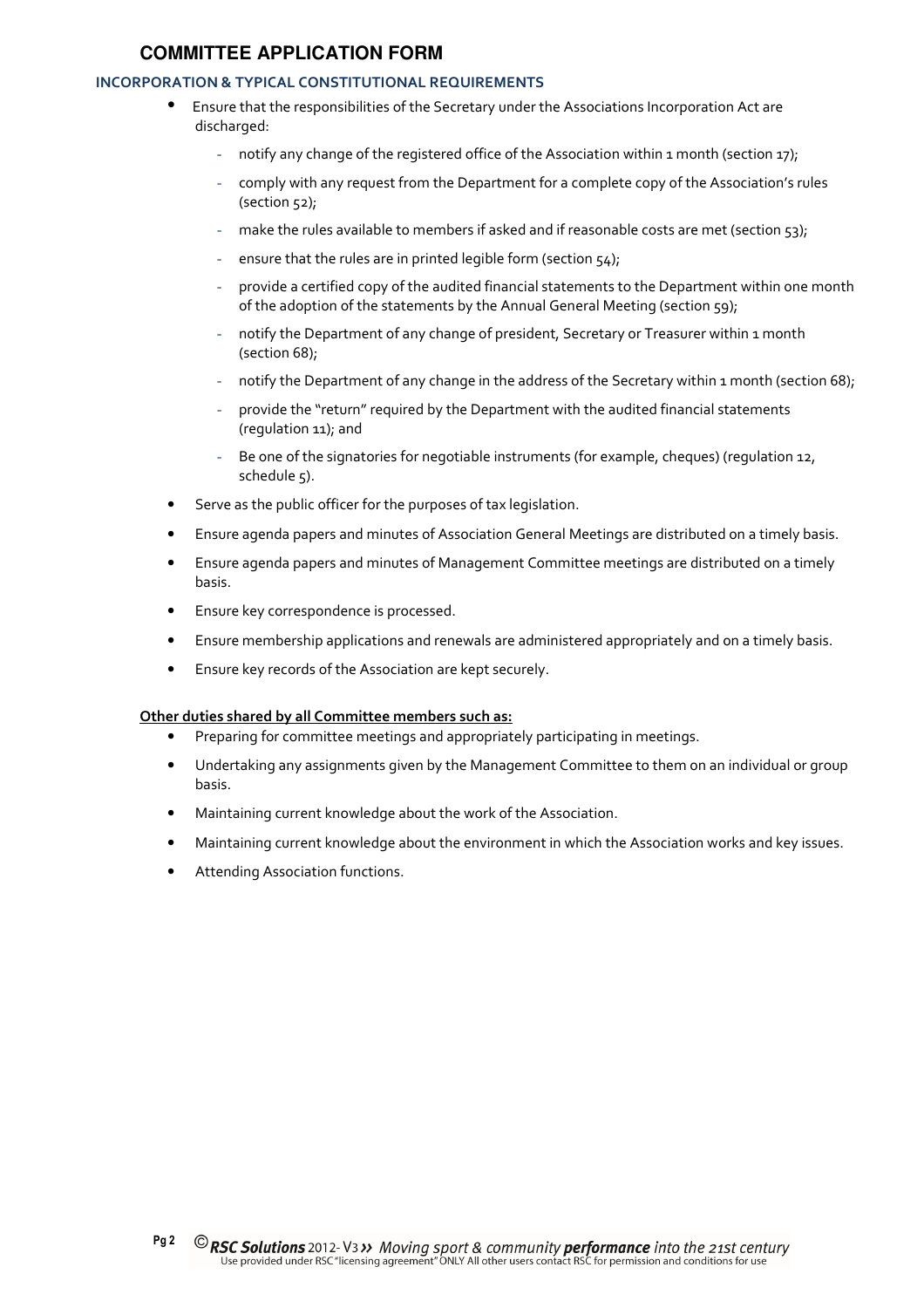# Organisation Name: **WESTERN DISTRICTS BASEBALL CLUB INCORPORATED**

#### **DATE/YR**

# **SECRETARY**

# **2017/18**

#### CURRENT POSITIONS AVAILABLE

- 1. PRESIDENT
- 2. SECRETARY
- 3. TREASURER
- 4. CLUB OPERATIONS
- 5. BASEBALL OPERATIONS

#### APPLICANT'S LEGAL OBLIGATIONS

Note: Any critical omissions within this section by an applicant will be a deemed by the organisation to be an act of deceit and fraud against 'The Association'. Therefore

#### 1) If you have been

(a) convicted—(1) on indictment; or (2) summarily and sentenced to imprisonment, other than in default of payment of a fine; or (3) under the Bankruptcy Act 1966 (Cwlth) or the law of an external territory or another country, you are a undischarged bankrupt; or (4) have executed a deed of arrangement under the Bankruptcy Act 1966 (Cwlth), part X or a corresponding law of an external territory or another country and the terms of the deed have not been fully complied with; or creditors have accepted a composition under the Bankruptcy Act 1966 (Cwlth), part or a corresponding law of an external territory or another country and a final payment has not been made under the composition

(b) your rehabilitation period in relation to the conviction or bankruptcy has not expired.

Your application cannot be legally accepted by the Association

## If you have not have been convicted then you may continue completing this application

### **PROCESS**

ELECTRONIC APPLICATIONS ONLY:- (hand written applications will NOT be accepted)

Applications close :- THURSDAY 15 JUNE 2017 at 5.00pm

Form to be completed electronically and forwarded to the Secretary, secretary.westsbaseball@gmail.com via email.

| <b>Applicant's Name</b>    |             |       |  |
|----------------------------|-------------|-------|--|
| <b>Applicant's Contact</b> | Ph:         | Mb:   |  |
| <b>Details</b>             | Email:      |       |  |
| <b>APPLICANT'S SUPPORT</b> |             |       |  |
| <b>MOVED</b>               | <b>Name</b> | email |  |
|                            |             |       |  |
| <b>SECONDED</b>            | <b>Name</b> | email |  |